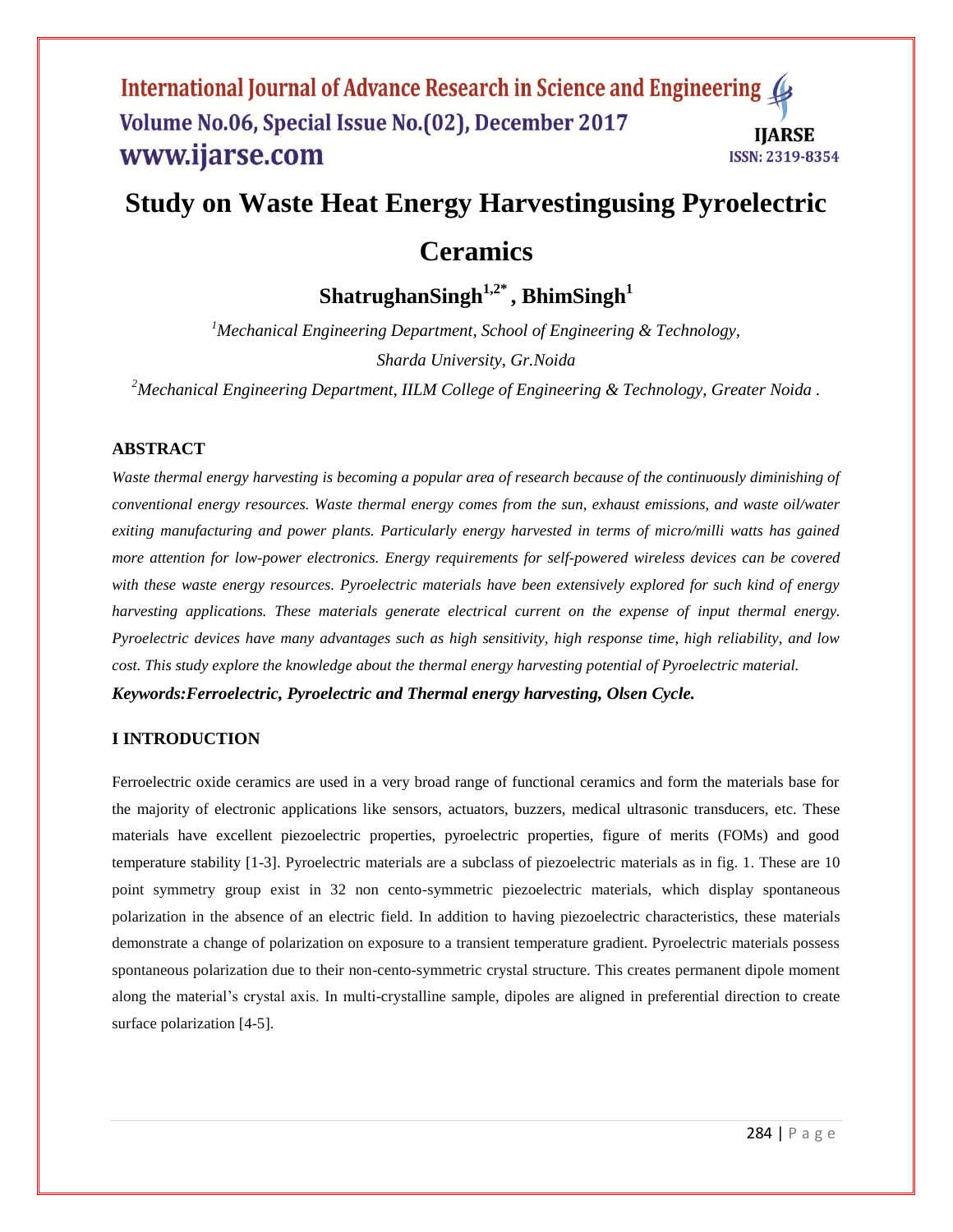

**Figure 1: Functional hierarchy of Figure 2: P-E hysteresis loop for ferroelectric materials ferroelectric materials**

Material surface attract free charge of opposite nature in order to maintain electrical charge neutrality. When a temporal temperature gradient is applied to these materials, the dipoles become randomly oriented due to thermal agitation. Accordingly, the polar vector decay and electrical imbalance is produced on the material surface. In this condition if surfaces are kept insulated an electrical potential is developed. Further, if conducting surfaces are connected through a conducting medium, a flow of charge takes place which is known as pyroelectric current. As the temperature is decreased, the dipoles are restored to their initial orientation. On heating and cooling of material, the movement of the atoms from their equilibrium location results in the pyroelectric effect. This forms the basis of pyroelectric energy harvesting and conversion [6-9].

Ferroelectric materials are categorized by remnant polarization in the absence of electric field. Thispolarization is switchable reversibly on application of suitable electric field. A polar vector with different orientation may cohabit within a ferroelectric material. The region of such polar vectoris known as ferroelectric domains. Domains are regions within the crystal separated by domainwall. Dipoles within these regions are aligned in specific direction. In case of polycrystallinematerials these domains are randomly aligned in different direction causes for diminishing netpolarization. Poling of ferroelectric materials can facilitate alignment of all domains in onedirection there by providing material with net polar vector.Further, when the applied electric field decreases depolarization process alters form its originalpath and polarization decreases with low rate. Whereas after complete removal of electric field( $E=0$ ), material possess some polarization (C) known as remnant polarization. As the direction ofelectric field is reversed, remnant polarization decreases and attains zero value at specific electricfield (D) termed as coercive electric field (*Ec*).Further increase in electric field, the polarization attains saturation in reverse direction (E).Correspondingly, as the applied electric field direction is changed similar behavior is observedcompletion of all process from E-F-G-B results in a symmetric hysteresis (*P-E*) loop. Thespontaneous polarization (±Ps) is defined as the extrapolation of maximum polarization on y axisas shown in figure 2. Ps is often found to be higher in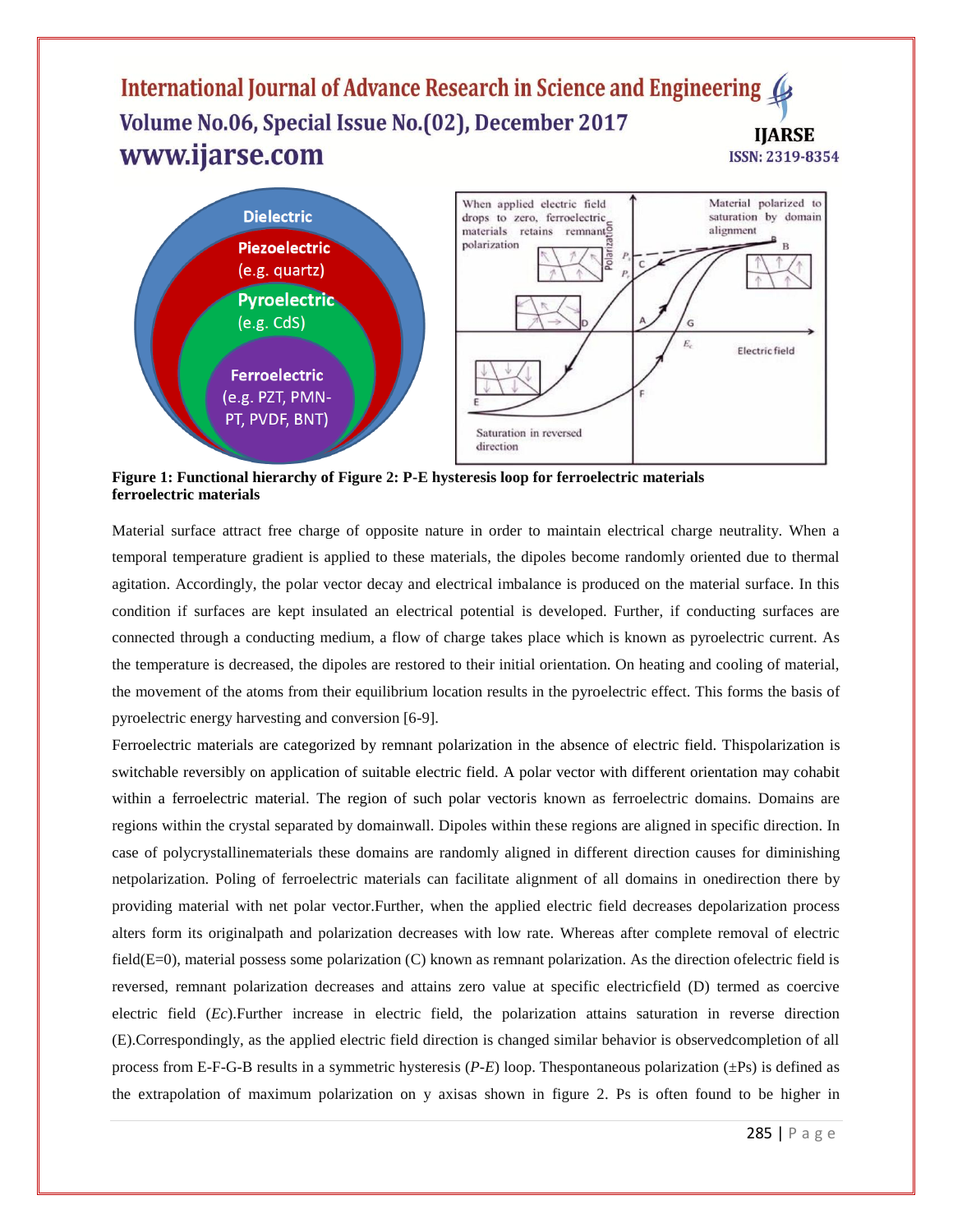polycrystalline materials due for resistanceto formation of reversed domains during decrease in the electric field to zero however, in singlecrystal material Pr and Ps is almost same and it can be close in single crystals. Ferroelectricmaterials possess a spontaneous electric polarization which is reversible under applied electricfield. Energy resources such as batteries and fuel cells are used in power electronics devices [10-11]. However, they have many disadvantages such as high maintenance costs and frequent recharging issues. Many researchers have investigated scavenging energy from the environment for prolonged operation of miniature devices such as wireless sensor networks. There are many ways of harvesting waste thermal energy such as solar photovoltaic, thermoelectric, and solar thermal power plants in shown in fig. 3.



**Figure 3:Application areas for Pyroelectric Figure 4: Thermal energy harvesting cycle materials**

To harvest energy using thermoelectric materials, a large spatial temperature difference needs to be maintained, which is difficult to achieve in specific applications, and the devices have low efficiencies. On the other hand, thermal energy harvesting using the pyroelectric effectis becoming a prominent area of research. Pyroelectric ceramics such as LiNbO<sub>3</sub>, LiTaO<sub>3</sub>, Sr<sub>0.5</sub>Ba<sub>0.5</sub>Nb<sub>0.5</sub>O<sub>6</sub>, Ca<sub>0.2</sub>(Sr<sub>0.5</sub>Ba<sub>0.5</sub>)0.8Nb<sub>0.5</sub>O<sub>6</sub>, and Pb(Zr<sub>0.5</sub>Ti<sub>0.5</sub>)O<sub>3</sub> are promising materials. There are few research groups who have attempted to achieve thermal energy harvesting using the pyroelectric effect. Energy harvesting through the pyroelectriceffect requires a continuous temporal thermal gradient. To attain this continuous temporal temperature gradient, several methods have been reported [12-14].

#### **II WORKING PRINCIPLE**

The pyroelectric effect is a phenomenon originating from non-centro symmetric materials that generates an electrical potential from temporal temperature changes in the materials. Such materials retain spontaneous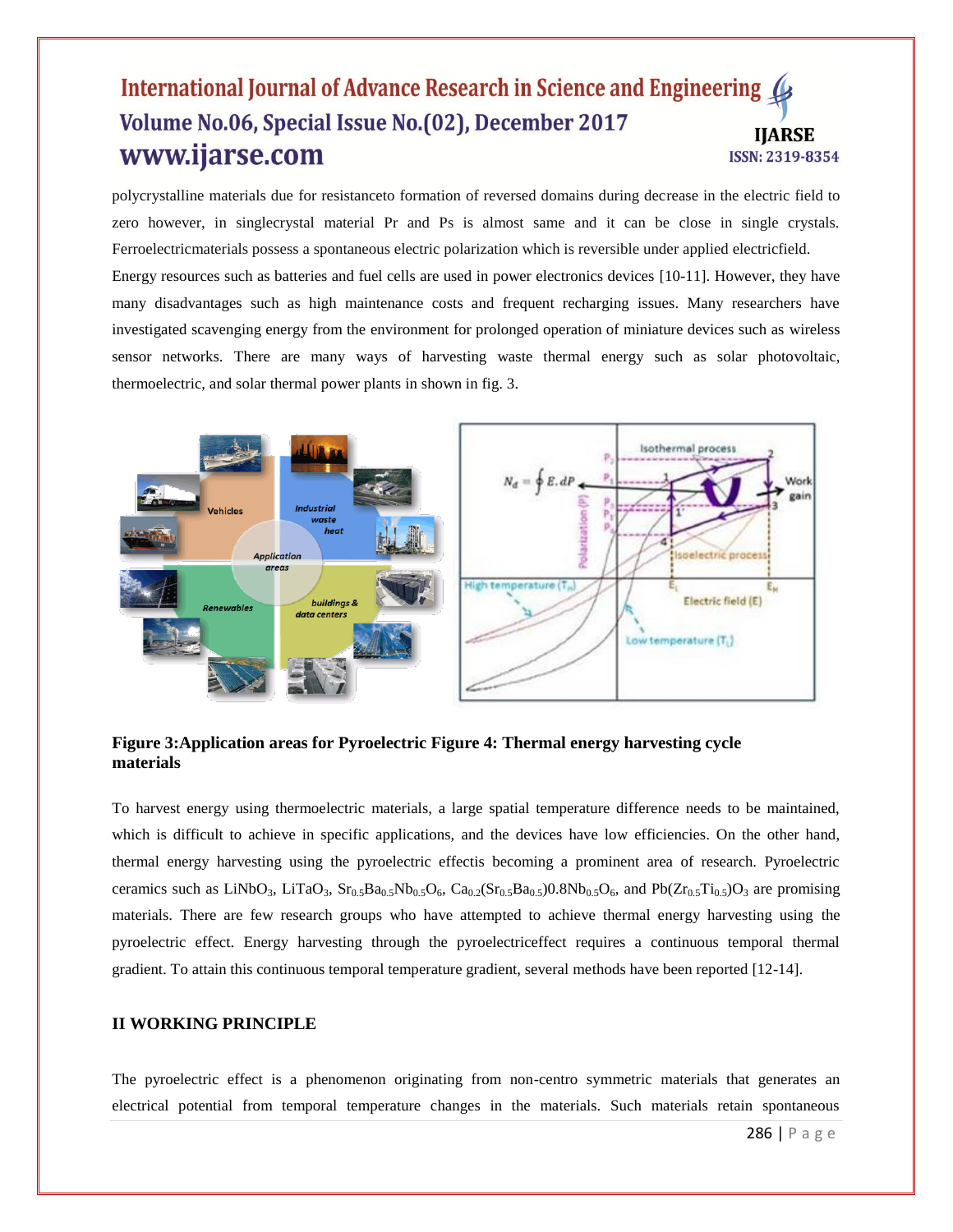polarization because of their non-centro symmetric crystal structure. The unit cells of pyroelectric materials contain permanent dipole moments, and these dipoles contribute towards the spontaneous polarization. An electric current can be generated by temporal temperature fluctuations using two parallel surfaces of pyroelectric material with electrodes connected to an external circuit. For a temperature gradient of zero on a pyroelectricmaterial  $(dT/dt=0)$ , the spontaneous polarization remains constant, which results in no electric current flow to the external circuit. Similarly for a positive temporal temperature gradient  $(dT/dt>0)$ , the spontaneous polarization of the material decreases. This causes the redistribution of surface charge on the electrodes, which results in current flow in the external circuit.Upon cooling (negative temporal temperature gradient), the spontaneous polarization increaseswhich causes an increase in surface charge. The direction of current flow in the external circuit reverses during heating/ cooling cycles. These cycles can be repeated using a pyroelectric material for thermal energy harvesting. The relations for the pyroelectric current and electrical charge can be written as:

$$
I_{\rm P} = pA_{\rm m} \frac{\mathrm{d}T}{\mathrm{d}t} \text{ and } Q = pA_{\rm m} \mathrm{d}T \tag{1}
$$

for which I<sub>P</sub> is the generated pyroelectric current, Q is charge generated,  $A_m$  is the surface area of the pyroelectricmaterial perpendicular to the polar vector,  $p$  is the coefficientof pyroelectricity, and  $dT/dt$  is the temporal temperaturegradient.

In figure 4, it is recorded that the reversible polarization can be made to get a clockwise loop in the middle of two different temperatures. This cycle is known as Olsen cycle, which basically is used to convert thermal energy into electricity. This cycle have two isothermal and two iso-electric field processes. The processes 1-2-3-4-1 represent the electric analog of the Olsen cycle, whereas corresponding embedded area shows the maximum electric energy conversion per unit volume per cycle.The area enclosed (1-2-1-1) represents the hysteresis loss when Olsen cycle is operated in bipolar P–E loop. However, in the unipolar P–E loop, hysteresis loss is very small. So, for unipolar condition hysteresis loss, these can be neglected and the enhanced energy conversion is expressed by the shifted loop (1-2-3-4-1), which is considered in the current study. Process 1-2 is performed at a constant lower temperature  $(T_L)$  as electric field increases from lower limit  $(E_L)$  to higher limit  $(E_H)$ , and correspondingly material polarization also increases. In process 2-3, heat  $(Q<sub>S</sub>)$  is given to the material, which increases the temperature and produces lattice vibration. Therefore, material depolarizes at constant electrical field E<sub>H</sub>. So, this develop a large depolarization current, which can be used or stored for powering electronic equipment using suitable circuit. Moreover, temperature of the material increases from lower temperature  $(T_L)$  to higher temperature  $(T_H)$ . In the process 3-4, the electric field reduces from  $E_H$  to  $E_L$  at constant temperature  $T_H$ . Therefore, the polarization also decreases due to lack of electric field, which developed a weak depolarization current. Finally, in process 4-1, extraction of heat from the system at constant electric field  $(E<sub>L</sub>)$  is done so that the material reaches to its initial state andfinish the cycle. Energy density  $(N_D)$  per unit volume of the material can be estimated [15-16].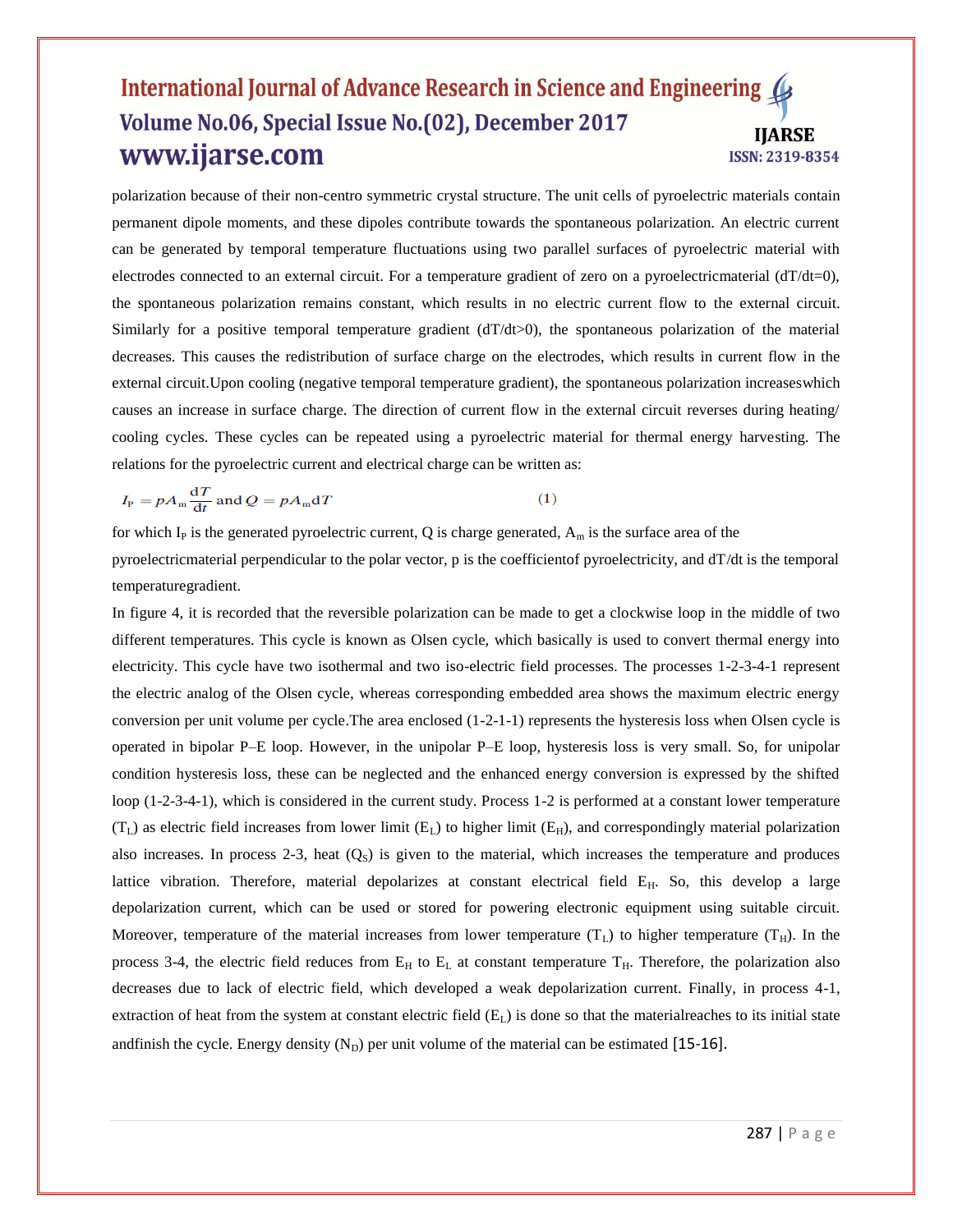## **III FABRICATION TECHNIQUE**

Ferroelectric ceramics can be fabricated using a wide variety of methods (solid oxide route, sol-gel, co-precipitation, hydrothermal, combustion and their combinations). However, the vast majority of ferroelectric ceramics are produced by solid oxide reaction route. The important steps that are involved in fabrication and characterization of ferroelectric ceramics used during current investigations are depicted in fig. 5 in the flowchart.



# **Figure 5: Flowchart for fabrication of ceramics Figure 6: Electrical energy generationset up**

#### **using pyroelectric ceramics**

In order to measure the pyroelectric signal in the composition under study, the pyroelectric material was poled in silicon oil. Figure 6 shows the typical schematic of the electrical energy generation from pyroelectric ceramics. The poled sample was alternatively placed in front of hot and cold air to generate continuous temperature gradient. Upon exposure to a transient thermal gradient, the pyroelectric material generates continuous electrical signal.

### **IV CONCLUSIONS**

Energy recycling from the by-products of energy conversion devices is a topic of prime concern for effective utilization of resources. In this context, we have done the study of efficient conversion of heat energy into electric signal by using pyroelectric material .These materials also explored for energy harvesting applications. This property of these materials propounds ample possibilities for harnessing energy from the thermal by-products of many energy conversion and commercial electronic devices such as internal combustion engines, refrigerator,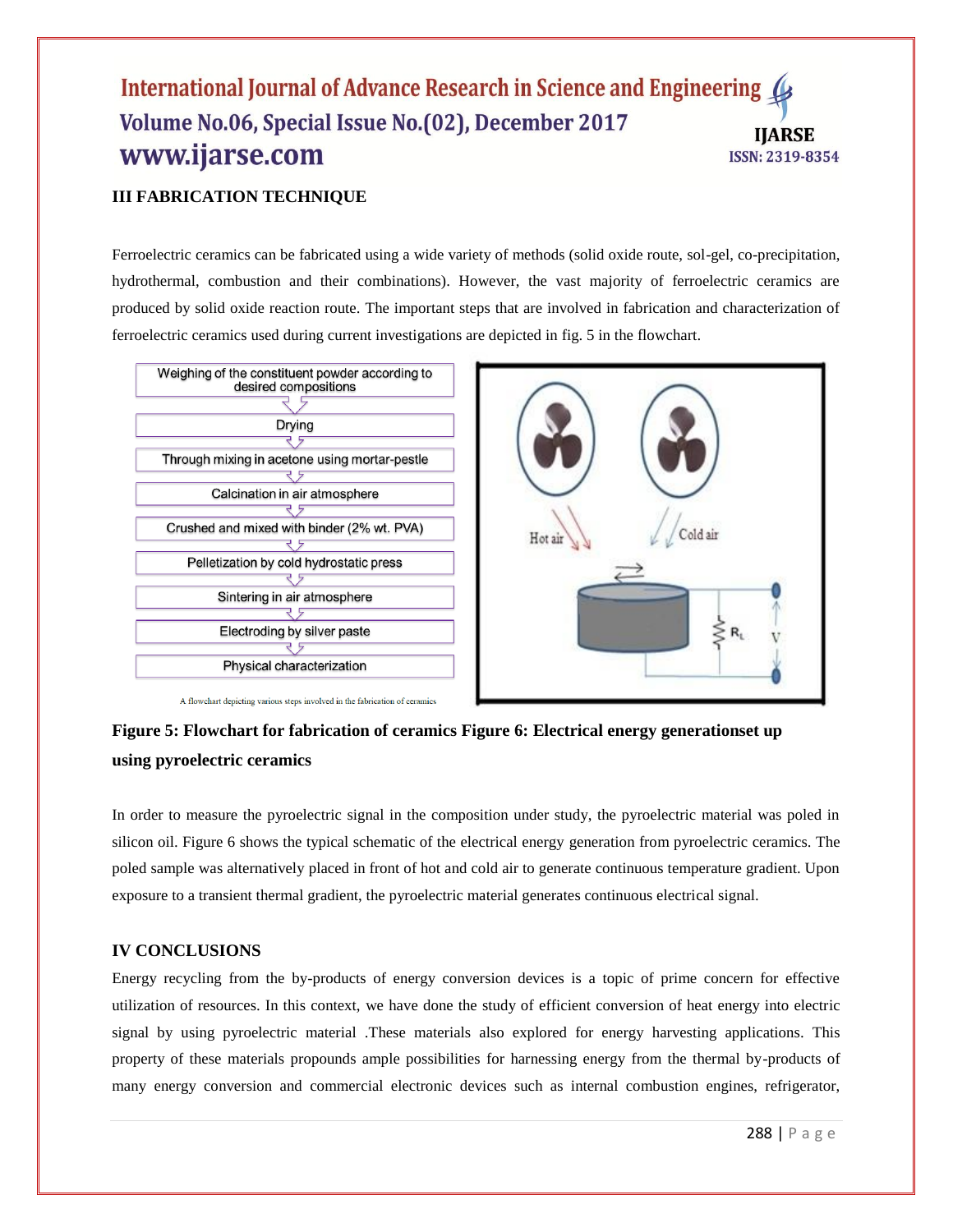microwave oven, laptop, television, and other domestic appliances. This study will provide the various inputs to design a system for energy harvesting applications.

#### **REFERENCES**

- 1. C. R. Bowen, J. Taylor, E. Le Boulbar, D. Zabek, A. Chauhan and R. Vaish, Pyroelectric materials and devices for energy harvesting applications*,* Energy & Environmental Science, 7(12), 3836-3856 (2014).
- 2. M. Sharma, R. Vaish and V. S. Chauhan, Development of Figures of Merit for Pyroelectric Energy Harvesting Devices, Energy Technol. 4,  $1 - 9$  (2016).
- 3. M. Vaish, N. A. Madhar, B. Ilahi, Vishal Singh Chauhan and Rahul Vaish, An experimental study on thermal energy harvesting using Ca<sub>0.15</sub>(Sr<sub>0.5</sub>Ba<sub>0.5</sub>)0.85Nb<sub>2</sub>O<sub>5</sub> pyroelectric ceramics, Ferroelectrics Letters Section, 43(1-3), 52-58 (2016).
- 4. G. Vats, A. Chauhan, and R. Vaish, Thermal Energy Harvesting Using Bulk Lead-Free Ferroelectric Ceramics,Int. J. Appl. Ceram. Technol., 12 [S1], E49–E54 (2015).
- 5. M McKinley, R Kandilian and L. Pilon, Waste heat energy harvesting using the Olsen cycle on  $0.945Pb(Zn_{1/3}Nb_{2/3})O_3-0.055PbTiO_3$  single crystals, Smart Mater Struct ,21,035015 (2012).
- 6. S Patel, A Chauhan and R. Vaish, Enhanced energy harvesting in commercial ferroelectric materials, Mater. Res. Express, 1, 025504 (2014).
- 7. S Saadon and O Sidek, A review of vibration-based MEMS piezoelectric energy harvesters, Energy Convers Manage, 52, 500-4 (2011).
- 8. F. Y. Lee, A. Navid and L. Pilon[,Pyroelectric waste heat energy harvesting using heat conduction](http://www.sciencedirect.com/science/article/pii/S1359431111007319)[,Appl.](http://dx.doi.org/10.1016/j.applthermaleng.2011.12.034)  [Therm. Eng.,37, 30 –](http://dx.doi.org/10.1016/j.applthermaleng.2011.12.034) 37 (2012).
- 9. A. Chauhan, S. Patel and R. Vaish, Mechanical confinement for [tuning ferroelectric response in PMN-PT](http://aip.scitation.org/doi/abs/10.1063/1.4908596)  [single crystal,](http://aip.scitation.org/doi/abs/10.1063/1.4908596) J. of Applied Physics, 117, 084102 (2015).
- 10. M. Sharma, A. Chauhan, R. Vaish and V. S. Chauhan, Pyroelectric materials for solar energy harvesting: a comparative study, Smart Mater. Struct., 24 105013 (2015).
- 11. A. Chauhan, S. Patel, and R. Vaish, Mechanical confinement for improved energy storage density in BNT-BT-KNN lead-free ceramic capacitors, AIP Advances, 4, 087106 (2014).
- 12. A. Chauhan, S. Patel, G. Vats and R. Vaish, Enhanced Thermal Energy [Harvesting Using Li, K](http://onlinelibrary.wiley.com/doi/10.1002/ente.201300138/full)‐Doped  $Bi<sub>0.5</sub>Na<sub>0.5</sub>TiO<sub>3</sub> Lead-Free Ferroelectric Ceramics, Energy Technol., 2, 205–209 (2014).$  $Bi<sub>0.5</sub>Na<sub>0.5</sub>TiO<sub>3</sub> Lead-Free Ferroelectric Ceramics, Energy Technol., 2, 205–209 (2014).$  $Bi<sub>0.5</sub>Na<sub>0.5</sub>TiO<sub>3</sub> Lead-Free Ferroelectric Ceramics, Energy Technol., 2, 205–209 (2014).$
- 13. S. Patel, A. Chauhan and R. Vaish, [Improved Electrical Energy Storage Density in Vanadium](http://onlinelibrary.wiley.com/doi/10.1002/ente.201402118/full)‐Doped BaTiO<sub>3</sub> Bulk Ceramics by Addition of  $3BaO-3TiO<sub>2</sub>-B<sub>2</sub>O<sub>3</sub> Glass$ , Energy Technol., 3, 70–76 (2015).
- 14. S. Patel, A. Chauhan and R. Vaish, [Temperature dependence scaling behavior of the dynamic hysteresis in](http://iopscience.iop.org/article/10.1088/2053-1591/2/3/035501/meta)   $0.715Bi_{0.5}Na_{0.5}TiO_3-0.065BaTiO_3-0.22SrTiO_3$  [ferroelectric ceramics,](http://iopscience.iop.org/article/10.1088/2053-1591/2/3/035501/meta) Mater. Res. Express, 2, 035501 (2015).